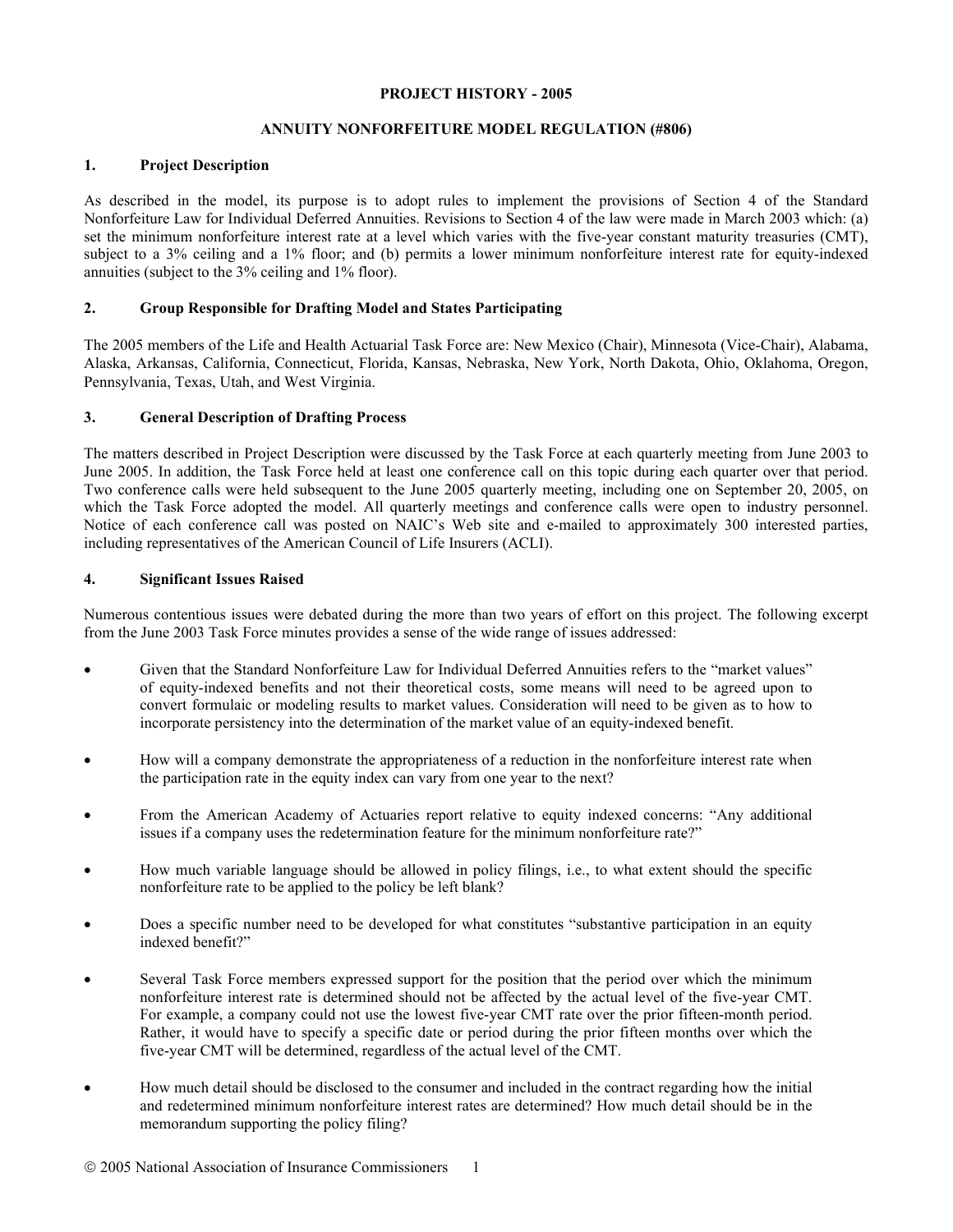While all of the above and many more issues were addressed during the drafting of the model, the following two questions proved especially difficult to resolve, i.e., the extent to which differing minimum nonforfeiture interest rates should apply to (1) considerations (i.e., premium payments) paid at different times, and (2) the equity and non-equity components of the contract, i.e., one rate per contract.

#### **Question #1: Does the Law bar the use of minimum nonforfeiture interest rates that vary according to the timing of the receipt of considerations (the so-called "premium bucket" approach)?**

This question was discussed over a period of a year and one-half, and the Task Force reversed its position on more than one occasion during that period. The Task Force eventually decided to reject the "premium bucket" approach. The following excerpt from the minutes of the Task Force's October 14, 2004, conference call summarizes the extended debate:

Mr. Dino moved, and Mr. Summers seconded a motion "for premium buckets to be excluded from the Annuity Nonforfeiture Model Regulation." A lengthy discussion ensued, during which the previously stated arguments for and against premium buckets were repeated.

Opposed to premium buckets:

- The literal wording of the Standard Nonforfeiture Law for Individual Deferred Annuities does not permit premium buckets in the determination of minimum nonforfeiture values.
- Premium buckets will add complexity in verifying that minimum nonforfeiture standards are being met.
- Premium buckets will make it more difficult for consumers to understand what the minimum nonforfeiture values are.
- To the extent precise rules are not developed regarding how partial withdrawals affect minimum nonforfeiture values, there will be no true "minimum nonforfeiture standard."

In favor of premium buckets:

The arguments in favor of premium buckets are summarized in the Aug. 17, 2004, letter from William Schreiner (ACLI) (Note: the bullet points shown below are extracted from Mr. Schreiner's memo, and were not explicitly listed in the minutes).

- The "premium bucket" approach permits the exact alignment of investment credit promises with available investment opportunities – a plus for both the contract owner and the insurer.
- It permits the avoidance of situations in which insurer interest guarantees exceed the interest available to be earned in the current marketplace – a solvency concern – due to the existence of guarantees established in a more favorable environment.
- It permits the avoidance of situations in which insurer interest guarantees are below the interest available to be earned in the current marketplace  $-$  a contract owner equity concern  $-$  due to the existence of guarantees established in a less favorable environment.
- The premium bucket approach has long been available in the marketplace. Failure to include it in the model regulation, which is intended to clarify the operation of the new law, would effectively bar its use in low interest rate environments. Logic demands that if the new nonforfeiture law can coexist with premium buckets in high interest rate environments (and it can), the new law should not be used as a tool to eliminate its availability in low interest rate environments.

The motion passed: Voting "yes" (7): Alaska, California, Florida, Minnesota, New Mexico, Ohio, and Texas; Voting "no" (5): Arkansas, Kansas, New York, Pennsylvania, and Utah; Abstain (2): Connecticut, South Carolina.

#### **Question #2: Does the Law bar the use of different minimum nonforfeiture interest rates for the equity and nonequity components of the contract, i.e., should there be one minimum nonforfeiture interest rate per contract?**

This issue was one of the last to be resolved, and the Task Force reversed its position on more than one occasion. On its call on July 18, 2005, it agreed to permit more than one rate per contract when the contract incorporates equity-indexed benefits,